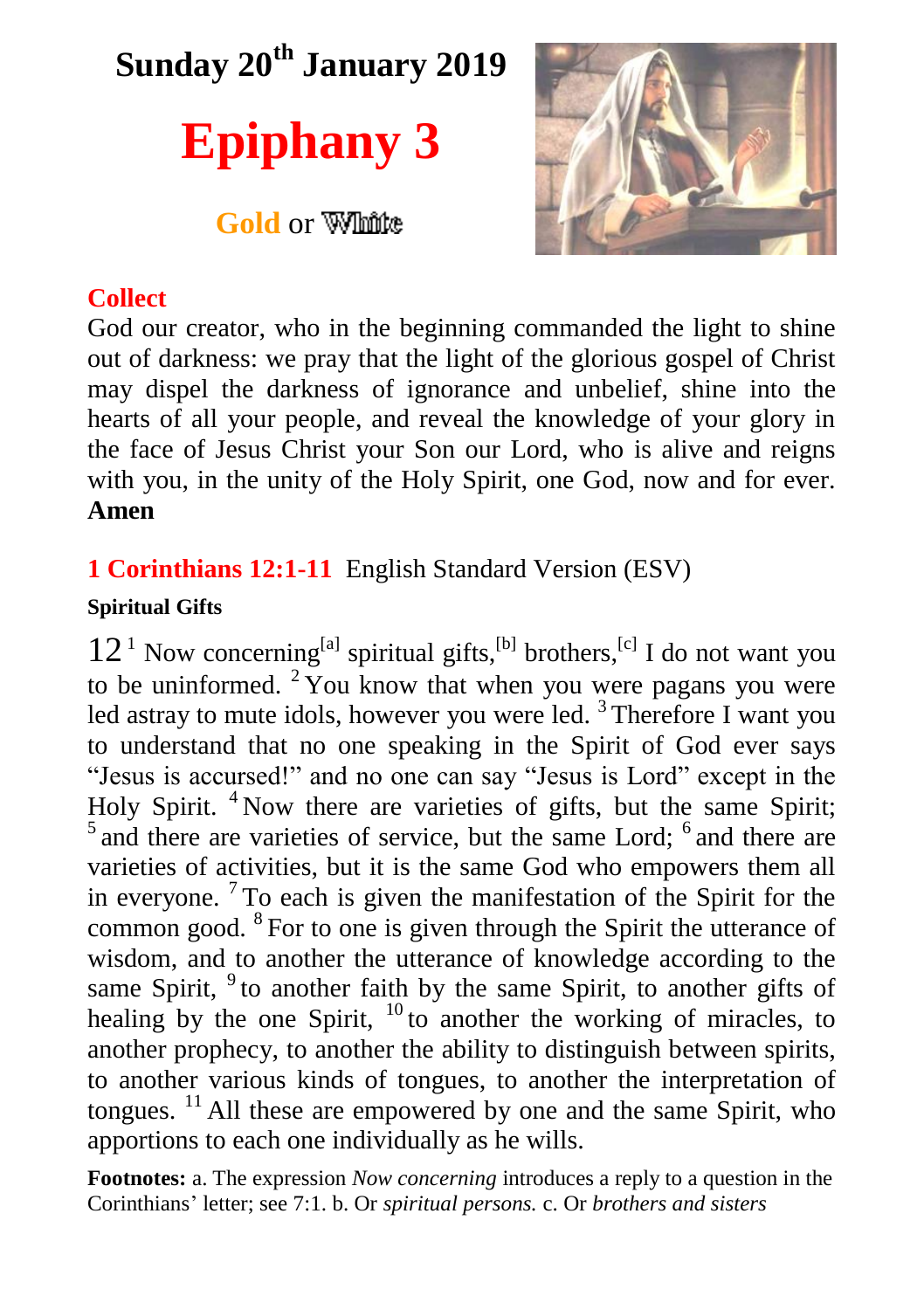**COMMENT:** Paul had many difficulties teaching the new converts in Corinth just what it meant to believe in Jesus as Lord and follow his way of life. A major disagreement had arisen as to which of the gifts of the Spirit were the more important. Here Paul points out that all gifts come from the same Spirit of God, serve different purposes in the Christian community, and yet contribute to the common good. The issue still has relevance for our modern congregations. Each member may have a different role to play depending on his or her particular talents.

## **John 2:1-11** English Standard Version (ESV)

#### **The Wedding at Cana**

 $2<sup>1</sup>$  On the third day there was a wedding at Cana in Galilee, and the mother of Jesus was there.  $2$  Jesus also was invited to the wedding with his disciples.<sup>3</sup> When the wine ran out, the mother of Jesus said to him, "They have no wine." <sup>4</sup> And Jesus said to her, "Woman, what does this have to do with me? My hour has not yet come." <sup>5</sup> His mother said to the servants. "Do whatever he tells you." <sup>6</sup> Now there were six stone water jars there for the Jewish rites of purification, each holding twenty or thirty gallons.<sup>[a] 7</sup> Jesus said to the servants, "Fill the jars with water." And they filled them up to the brim. <sup>8</sup> And he said to them, "Now draw some out and take it to the master of the feast." So they took it. <sup>9</sup> When the master of the feast tasted the water now become wine, and did not know where it came from (though the servants who had drawn the water knew), the master of the feast called the bridegroom  $10$  and said to him, "Everyone serves the good wine first, and when people have drunk freely, then the poor wine. But you have kept the good wine until now." <sup>11</sup> This, the first of his signs, Jesus did at Cana in Galilee, and manifested his glory. And his disciples believed in him.

**Footnotes:** a. Greek *two or three measures* (*metrētas*); a *metrētēs* was about 10 gallons or 35 litres

**COMMENT:** John's Gospel took its shape from a series of signs revealing Jesus as the Messiah, Son of God, and Saviour of the world. This miracle story is the first of these signs. In the New Testament, a sign designated an outward manifestation of a hidden and usually divine purpose. Jesus himself was a sign that, as in the past, God had again taken redemptive initiative in Israel's history. We meet this concept first in the birth narratives (Luke 2:12, 34). So also the miracles of Jesus were themselves signs that the dynamic reign of divine love was in process of being fulfilled in human affairs. Not only the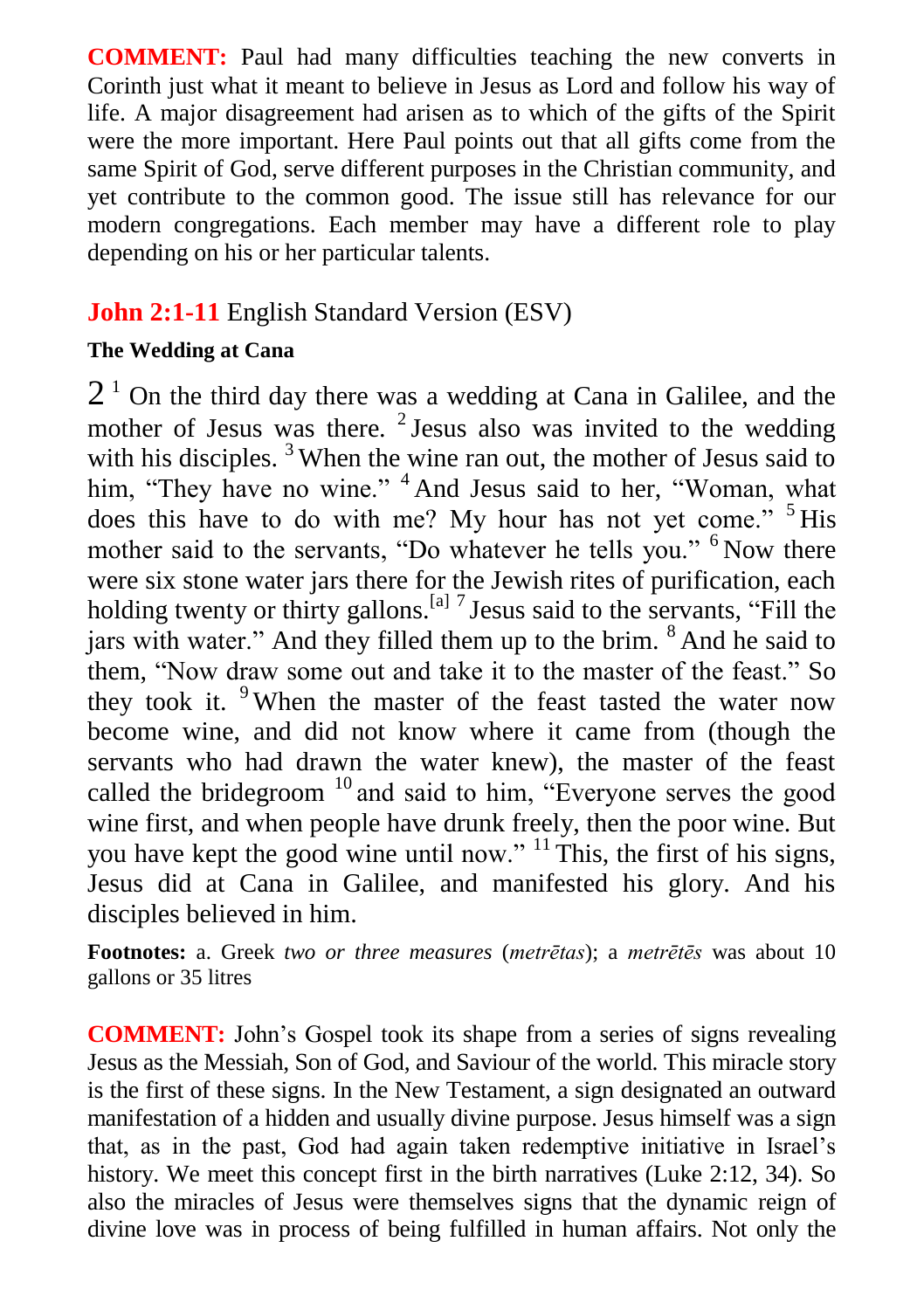person of Jesus and all his works, but also his death and resurrection were signs that the prophesied Day of the Lord when all history would be consummated was at hand. There is in this passage our Lord's curious reluctance to follow his mother's off-hand information that the ordinary wine for the wedding feast had run out. Immediately, she told the servants standingby to do whatever he told them. This almost insignificant aside can be seen as the way for Jesus to differentiate himself from his closest human relationships. He appeared to reject his mother's counsel and yet also as indicated that she did believe in him as the Messiah. The steward supervising the serving of the feast and the bridegroom were quite ignorant of what had happened. Our post-Enlightenment Age minds have yet to grasp that biblical miracles cannot be explained in terms that exclude the supernatural. John and his contemporaries had no difficulty combining such spiritual and material realities of divine initiatives in ordinary human affairs. This was especially true of the Hebrew minds who penned the Old and New Testaments, because spiritual realities were as obvious to them as the water with which they washed and the wine they drank at their festivals or ordinary meals.

## **Psalm 36: 6-11** *Domine, in cælo misericordia tua* Grail Psalter

# R **In your light we see light.**

6 Your love, Lord, reaches to heaven; your truth to the skies. 7 Your justice is like God's mountain, your judgments like the deep.  $\mathbb{R}^7$ 

To both man and beast you give protection. O Lord, *8* how precious is your love. My God, the sons of men find refuge in the shelter of your wings.  $\mathbf{R}^{\prime}$ 

9 They feast on the riches of your house; they drink from the stream of your delight. 10 In you is the source of life and in your light we see light.  $\overline{\mathbf{R}}$ 

11 Keep on loving those who know you, doing justice for upright hearts. 12 Let the foot of the proud not crush me nor the hand of the wicked cast me out.  $\mathbf{R}^{\prime}$ 

13 See how the evildoers fall! Flung down, they shall never arise.  $\mathbf{R}^{\prime}$